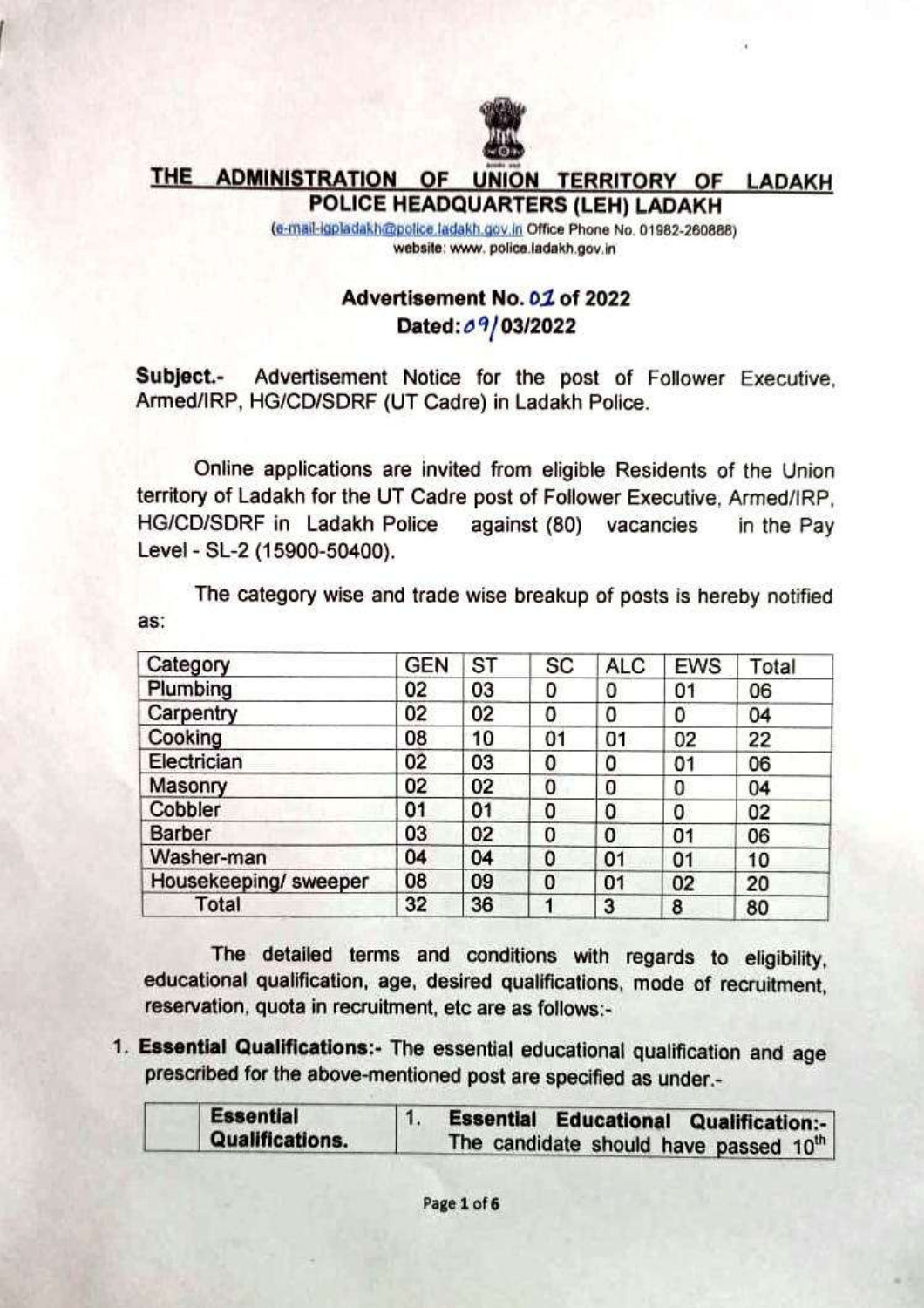|                                        | examination from a recognized Board of<br>School Education by or before the last<br>date for submission of the application                                                                                                                                                                                          |
|----------------------------------------|---------------------------------------------------------------------------------------------------------------------------------------------------------------------------------------------------------------------------------------------------------------------------------------------------------------------|
|                                        |                                                                                                                                                                                                                                                                                                                     |
|                                        |                                                                                                                                                                                                                                                                                                                     |
|                                        |                                                                                                                                                                                                                                                                                                                     |
|                                        | form.                                                                                                                                                                                                                                                                                                               |
|                                        | $(8th$ passed from any recognized                                                                                                                                                                                                                                                                                   |
|                                        | School for serving Special Police Officers                                                                                                                                                                                                                                                                          |
|                                        | (SPOs) with a continuous period of                                                                                                                                                                                                                                                                                  |
|                                        | engagement for a minimum of three                                                                                                                                                                                                                                                                                   |
|                                        | years. Certificate of engagement to be                                                                                                                                                                                                                                                                              |
|                                        | the<br>concerned<br>issued<br>by<br><b>District</b>                                                                                                                                                                                                                                                                 |
|                                        |                                                                                                                                                                                                                                                                                                                     |
|                                        | SSP/DDO).                                                                                                                                                                                                                                                                                                           |
|                                        | Essential tradesmanship experience:-<br>2.                                                                                                                                                                                                                                                                          |
|                                        | One-year tradesmanship experience in                                                                                                                                                                                                                                                                                |
|                                        | any of the following trades:                                                                                                                                                                                                                                                                                        |
|                                        | a. Plumbing                                                                                                                                                                                                                                                                                                         |
|                                        | b. Carpentry                                                                                                                                                                                                                                                                                                        |
|                                        | c. Cooking                                                                                                                                                                                                                                                                                                          |
|                                        | d. Electrician                                                                                                                                                                                                                                                                                                      |
|                                        | e. Masonry                                                                                                                                                                                                                                                                                                          |
|                                        | f. Cobbler                                                                                                                                                                                                                                                                                                          |
|                                        |                                                                                                                                                                                                                                                                                                                     |
|                                        | g. Barber                                                                                                                                                                                                                                                                                                           |
|                                        | h. Washerman                                                                                                                                                                                                                                                                                                        |
|                                        | i. Housekeeping/ Sweeper                                                                                                                                                                                                                                                                                            |
|                                        | (Note: Candidates must ensure that he/ she                                                                                                                                                                                                                                                                          |
|                                        | Valid Trade Experience<br>possess a                                                                                                                                                                                                                                                                                 |
|                                        | Certificate<br>issued<br>by<br>registered<br>a                                                                                                                                                                                                                                                                      |
|                                        | establishment/Government establishment/                                                                                                                                                                                                                                                                             |
|                                        | Institution by or before the last date of                                                                                                                                                                                                                                                                           |
|                                        | submission of the application form.                                                                                                                                                                                                                                                                                 |
|                                        |                                                                                                                                                                                                                                                                                                                     |
|                                        |                                                                                                                                                                                                                                                                                                                     |
|                                        |                                                                                                                                                                                                                                                                                                                     |
|                                        |                                                                                                                                                                                                                                                                                                                     |
|                                        |                                                                                                                                                                                                                                                                                                                     |
|                                        |                                                                                                                                                                                                                                                                                                                     |
|                                        |                                                                                                                                                                                                                                                                                                                     |
|                                        |                                                                                                                                                                                                                                                                                                                     |
|                                        |                                                                                                                                                                                                                                                                                                                     |
|                                        | 03 years after the deduction of the actual                                                                                                                                                                                                                                                                          |
|                                        | military service rendered from the actual                                                                                                                                                                                                                                                                           |
|                                        | age as on the closing date for receipt of                                                                                                                                                                                                                                                                           |
|                                        | application from the candidates.                                                                                                                                                                                                                                                                                    |
|                                        |                                                                                                                                                                                                                                                                                                                     |
|                                        |                                                                                                                                                                                                                                                                                                                     |
|                                        | <b>Note:-Relaxation of additional (02) two</b><br>years beyond the prescribed age limit as                                                                                                                                                                                                                          |
| (As<br>Age<br>on<br>January 1st, 2022. | The candidates should not be below 18<br>a.<br>years and above 37 years of age.<br>(the candidates born before 01-01-<br>1985 and after 31-12-2003 shall not be<br>eligible).<br>Prescribed upper age limit for Ex-<br>b.<br><b>Servicemen (ESM):-</b> the prescribed<br>upper age limit for Ex-servicemen shall be |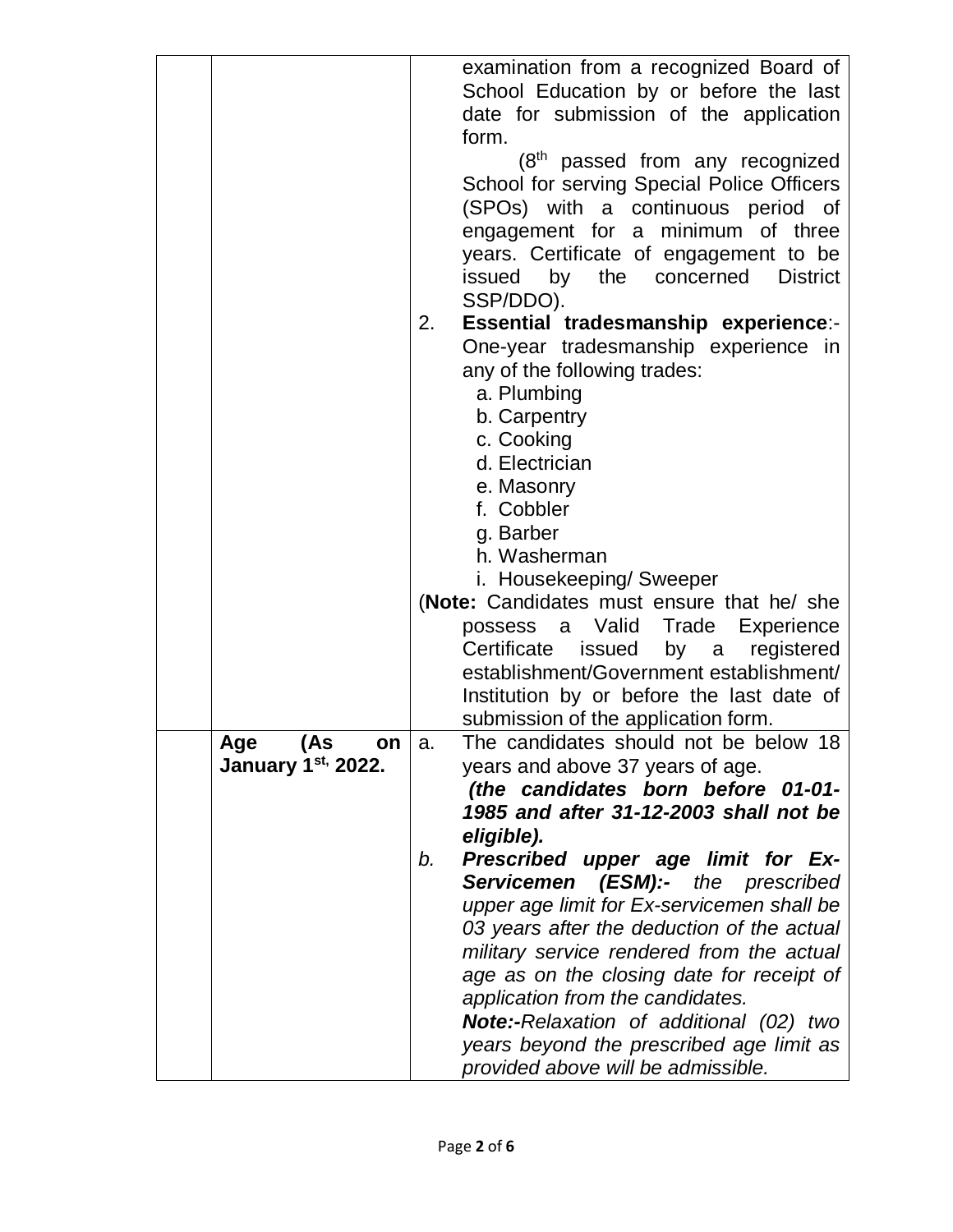**2. Desired qualifications:** One-year ITI certificate course in the trades listed above.

5% of the maximum marks allotted to Trade Test shall be awarded, to candidates possessing the above-mentioned desired qualification in the trade for which the candidate has applied.

- 3. **Resident of the Union territory of Ladakh: -** The applicant shall be a resident of the Union Territory of Ladakh as per the provisions of the Administration of the Union territory of Ladakh, Order No. 12-LA (LD) of 2021 Dated: 04-09-2021 and shall have a valid Resident certificate issued by the competent authority, by or before the last date of submission of the application form.
- 4. **Reservations and relaxations: -** Reservation will be in accordance with the provisions of the Union territory of Ladakh Reservation Rules as amended vide the Administration of the Union territory of Ladakh, Social Welfare Department, S.O-14 Dated 23<sup>rd</sup> April 2020.
	- a. Candidates seeking consideration under Reserved Categories must ensure that he/ she possess a Valid Category Certificate by or before the last date of submission of the application form.
	- b. Candidates may note that their candidature will remain provisional till the genuineness of the Reserved Category Certificate is verified by the appointing authority.
	- c. Candidates are cautioned to note that in case a claim for reservation is made on the basis of false/fake/fraudulent certificate, his candidature shall be canceled abinitio and legal action under the relevant law will be taken against the applicant.
- 5. **Quota:** Direct recruitment to the post shall be made with the following ratio:
	- a. 50% candidates fulfilling essential educational and tradesmen-ship qualifications for the post.
	- b. 50% Special Police Officers (SPOs) who fulfill essential educational and tradesman-ship qualifications for the post and have completed three years of continuous engagement on the last date of receipt of the application form. In case of non-availability of eligible SPOs, direct recruitment will be made under category (a) above.
- 6. **Mode of recruitment:** The selection process shall consist of the following compulsory tests in the given order:

| S <sub>1</sub><br><b>No</b> | <b>Test / examinations</b>              | <b>Maximum marks</b> |
|-----------------------------|-----------------------------------------|----------------------|
|                             |                                         |                      |
|                             | Screening test (1600 meter   Qualifying |                      |
|                             | run for male and 1000 meter             |                      |
|                             | run for female, in 7 minutes            |                      |
|                             | and 30 seconds)                         |                      |
|                             | Scrutiny<br>of Documents/               | -                    |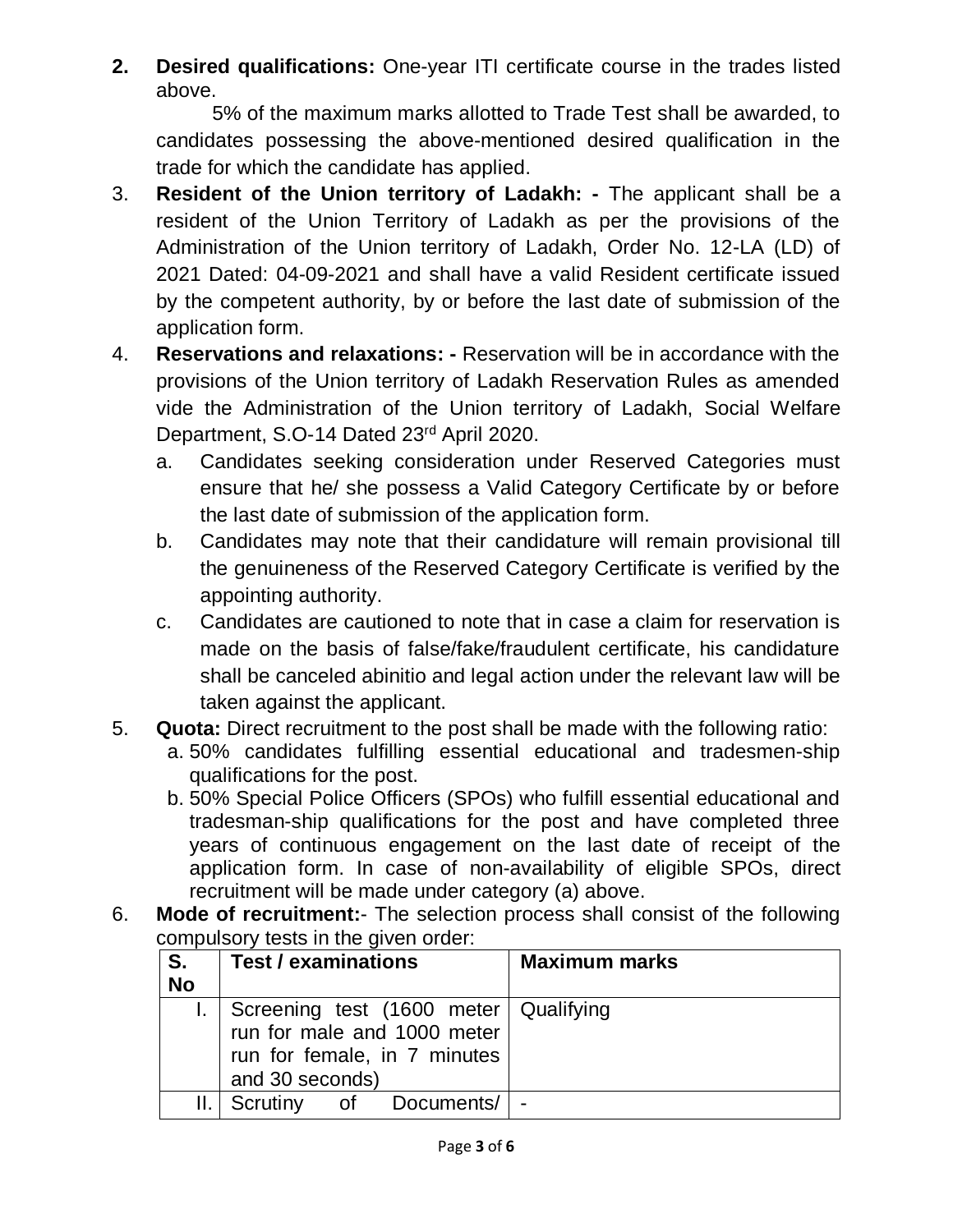|      | Testimonials        |                                                                  |
|------|---------------------|------------------------------------------------------------------|
|      |                     | III. Marks allotted for desired 5% of the maximum marks allotted |
|      | qualification       | to Trade Test.                                                   |
| IV I | <b>Trade Test</b>   | 100 marks                                                        |
|      | Total maximum marks | 105                                                              |

- I. **Screening Test:-** The candidate processing basic eligibility criteria viz. age, educational qualification, Residence, etc as prescribed above, shall be subjected to the Screening Test. The Screening Test shall be common to all the trades. The Screening Test shall be qualifying in nature and candidates who complete 1600 meter run (in case of male candidates) or 1000 meter run (in case of female candidates) in seven (07) minutes and thirty (30) seconds, shall be considered as qualified.
- II. **Scrutiny of original documents/testimonials:-** Candidates who qualify the Screening Test shall submit their original documents/testimonials, along with self-attested photocopies of the documents/testimonials, for scrutiny. (The scrutiny is provisional and all documents/testimonials shall be subjected to verification through the concerned authority).
- **III. Marks allotted for the desired qualification:-** candidates who are in possession of one-year ITI Certificate course in the trade for which the candidate has applied shall be awarded 5% of the maximum marks allotted to Trade Test.
- IV. **Trade Test:** The candidates who have qualified the Screening Test and whose Documents/ testimonials have been scrutinized and found correct, shall be subjected to the Trade Test. The candidate will be put to Trade Test in the respective trades for which they have applied. The Ladakh Police (Subordinate) Service Recruitment Board shall co-opt experts of the relevant trades for Trade Test.
- 7. **Admit card: -** Admit card for any stage of examination will not be sent by post. Facility for downloading admit cards will be provided.
- 8. **Examination center:** Each district will ordinarily have one center for the conduct of recruitment tests.
- 9. **Link for submission of Online application:** The link for submission of the online application form for the post will become active/live on 10-03-2022 and will remain active/ live till 31-03-2022 (1745 hours). Eligible candidates are requested to fill the application form by visiting the link <https://ladakhpolicerecruitment.in/> by or before the last date for submission of the online application form.

## 10. **Application Fee:**-

- a. Fee payable: Rs 300/- (three hundred rupees only).
- b. Fee can be paid only by online mode through Net Banking, Credit Cards, Debit Cards, or UPI.
- c. Application received without the prescribed fee shall not be considered and summarily rejected. No representation against such rejection will be entertained. Fee once paid shall not be refunded under any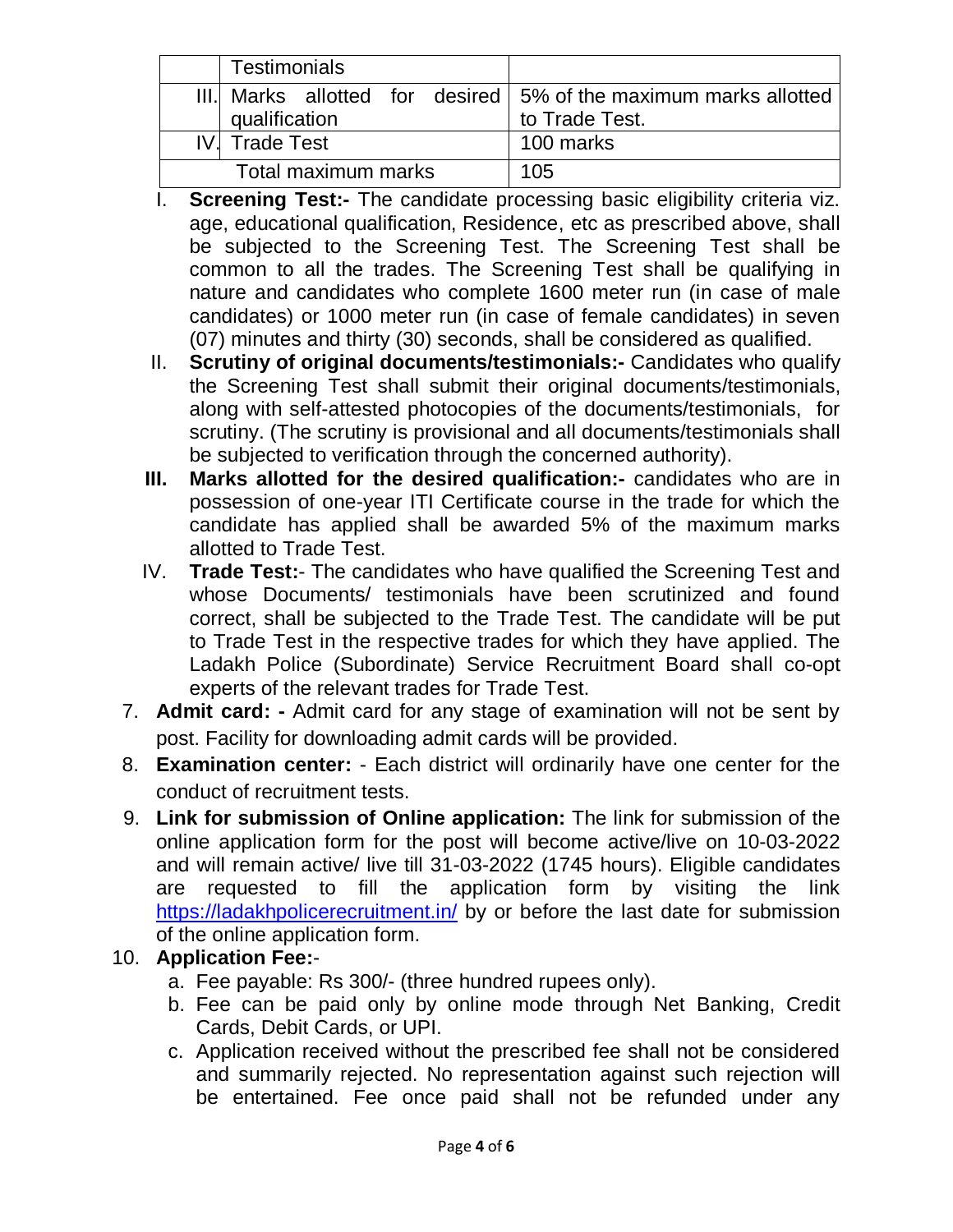circumstances nor will it be adjusted against any other examination or selection.

- d. All disputes related to refund of excess payment, if any, are the subject matter of the Ladakh Police (Subordinate) Service Recruitment Board. Candidates are advised to apply for refund of excess payment, if any, to the Board with documentary evidence.
- 11. The number of vacancies notified is tentative.
- 12. If required number of eligible candidates is not available for any trade the vacancies shall be added to the vacancies of Cook and Housekeeping/ Sweeper, alternatively in that order.
- 13. The selected candidates shall be required to undergo one-year on-job training in their respective trades.
- 14. The recruitment shall be subject to the provisions of Ladakh Police (Subordinate) Service Recruitment Rules, 2021, and any Standing Order issued under the provisions of the said Rules.
- 15. The candidates shall have to appear in the prescribed tests at their own expense on the date and venue to be notified by the Ladakh Police (Subordinate) Service Recruitment Board.
- 16. The examination details will be notified separately.

## **17. Important Instructions to Candidates:-**

- a. Before applying, candidates are advised to go through the instructions given in this Advertisement very carefully.
- b. The Board will not undertake detailed scrutiny of applications for the eligibility and other aspects at the time of examination (Tests) and, therefore, candidature will be accepted only provisionally. The candidates are advised to go through the requirements of educational qualification, age, etc. and satisfy themselves that they are eligible for the post. Copies of supporting documents will be sought at the time of Document Verification. When scrutiny is undertaken, if any claim made in the application is not found substantiated, the candidature will be cancelled and the Board's decision shall be final and binding.
- c. When application is successfully submitted, it will be accepted 'Provisionally'. Candidate should take printout of the application form and submit the same at the time of Documents Verification. The candidates are further advised NOT to submit the hard copies of the online application form in the office of the Board either in person or by post/email.
- d. Only one online application for a given post is allowed to be submitted by the candidate. Therefore, the candidates are advised to exercise due diligence at the time of filling their online Application Forms. In case, more than one application of a candidate is detected for the same post, the Board will consider latest application. If a candidate submits multiple application forms for the same post and appears in the examination (at any stage) more than once for the same post his/ her candidature will be cancelled and legal action will be initiated against such candidate(s).